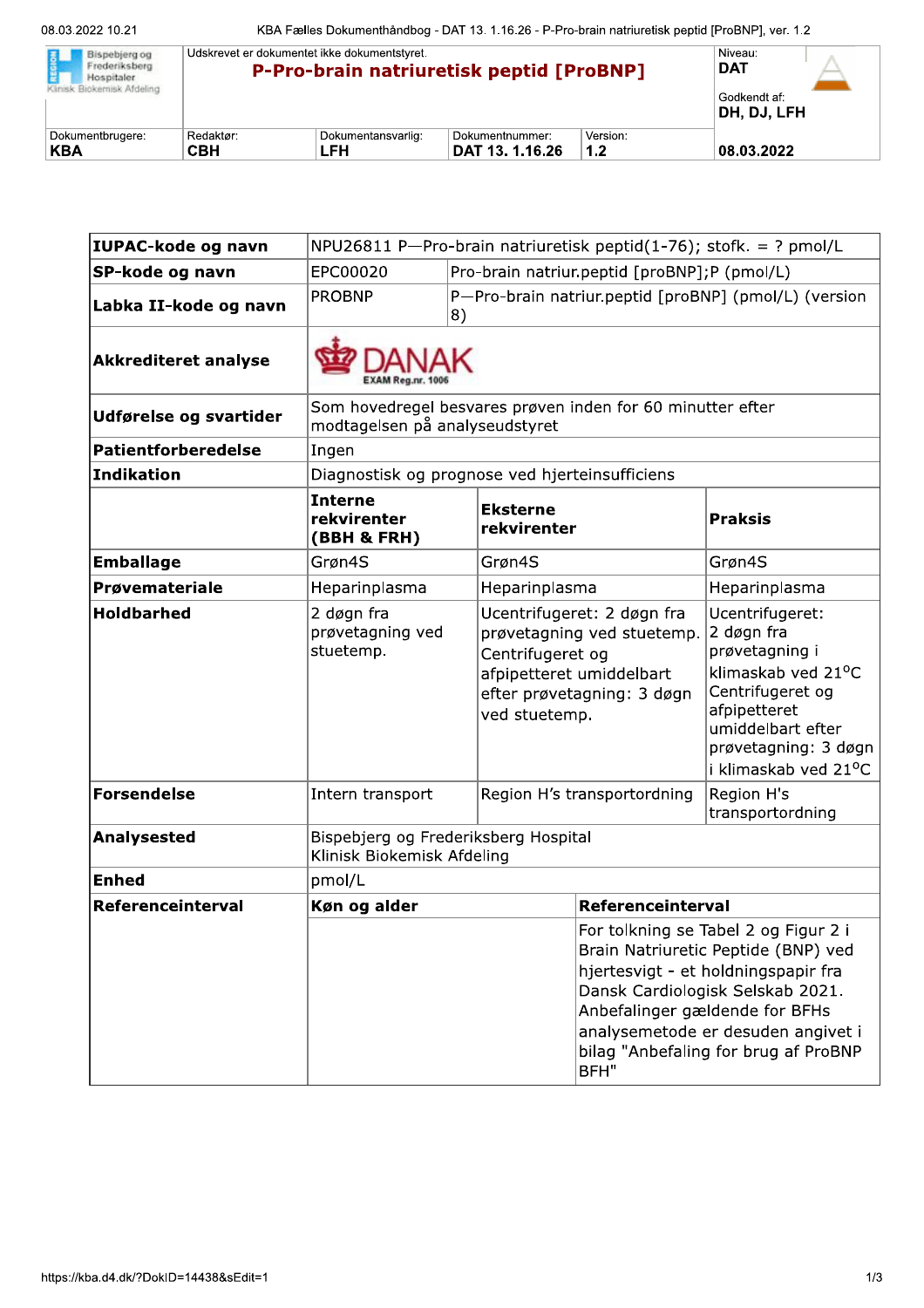| Beslutningsgrænse      | Ikke relevant                       |             |           |  |  |
|------------------------|-------------------------------------|-------------|-----------|--|--|
| Alarm- / ringegrænse   | Ikke relevant                       |             |           |  |  |
| <b>Måleområde</b>      | $ 0,6 - 4130 $                      |             |           |  |  |
| Svarafgivelsesinterval | $ 0,6 - 8260$ (fortynding 1:2)      |             |           |  |  |
|                        | Nedre grænse                        | Øvre grænse | Decimaler |  |  |
| <b>Svarformat</b>      | 0,6                                 | 99,9        |           |  |  |
|                        | 100                                 | 8260        |           |  |  |
|                        | Værdier > 1000 opgives i hele tiere | Ü           |           |  |  |

| Analysemetode                                              | ElectroChemiLuminescensImmunoAssay (ECLIA)                                                                                                                                                                                                                                                                                                                                                                                                                        |                                                              |        |  |
|------------------------------------------------------------|-------------------------------------------------------------------------------------------------------------------------------------------------------------------------------------------------------------------------------------------------------------------------------------------------------------------------------------------------------------------------------------------------------------------------------------------------------------------|--------------------------------------------------------------|--------|--|
| Apparatur                                                  | Roche Diagnostics - Cobas 8000, e801 modul                                                                                                                                                                                                                                                                                                                                                                                                                        |                                                              |        |  |
| <b>Sporbarhed</b>                                          | Metoden er standardiseret over for Elecsys pro-BNP-analysen<br>(ref03121640122). Denne er sporbar efter vægt til rent syntetisk NT-<br>pro-BNP (1-76)                                                                                                                                                                                                                                                                                                             |                                                              |        |  |
| Intern kvalitetskontrol                                    | <b>BIO-RAD Liquichek Cardiac</b><br>Markers Plus Control LT Level 1                                                                                                                                                                                                                                                                                                                                                                                               | BIO-RAD Liquichek Cardiac Markers<br>Plus Control LT Level 3 |        |  |
| Kontrolniveau                                              | 14,1                                                                                                                                                                                                                                                                                                                                                                                                                                                              | 452                                                          |        |  |
| <b>Intermediær præcision</b><br>$(CV\% )$                  | 7,5%                                                                                                                                                                                                                                                                                                                                                                                                                                                              | 7,5%                                                         |        |  |
| <b>Ekspanderet</b><br>måleusikkerhed (k=2)                 | 17,2 %                                                                                                                                                                                                                                                                                                                                                                                                                                                            | 17,1 %                                                       |        |  |
| mindste klinisk signifikante forskel på 2 svar skønnet til | Ved 2 prøver på samme patient (målt med ovennævnte analysemetode) er den                                                                                                                                                                                                                                                                                                                                                                                          |                                                              | 34,6 % |  |
| <b>Ekstern kvalitetskontrol</b>                            | Labquality - 3811 FI - Natriuretisk peptides B-type 1, NT-pro BNP, 4<br>udsendelser per år i 2 niveauer                                                                                                                                                                                                                                                                                                                                                           |                                                              |        |  |
| Specificitet / interferens                                 | Analysen er upåvirket af:<br>Icterus (bilirubin) I-indeks < 25 mg/dL (428 µmol/L)<br>٠<br>Hæmolyse (hæmoglobin) H-indeks < 1000 mg/dL (621 µmol/L)<br>Lipæmi (intralipid) L-indeks < 1500<br>Biotin < 123 nmol/L<br>Indtagelse af Vitamin B7/Vitamin H (Biotin) kan interferere på<br>analyseresultatet. Der bør derfor ikke tages prøver fra patienter, som<br>modtager terapi med biotindoser (> 5 mg/dag), før mindst 8 timer<br>efter seneste biotindosering. |                                                              |        |  |
| <b>Bemærkninger</b>                                        | Ingen                                                                                                                                                                                                                                                                                                                                                                                                                                                             |                                                              |        |  |
| Reference                                                  | Roche - Metodeblad_PROBNP (STAT)- 2018-09 V2.0                                                                                                                                                                                                                                                                                                                                                                                                                    |                                                              |        |  |